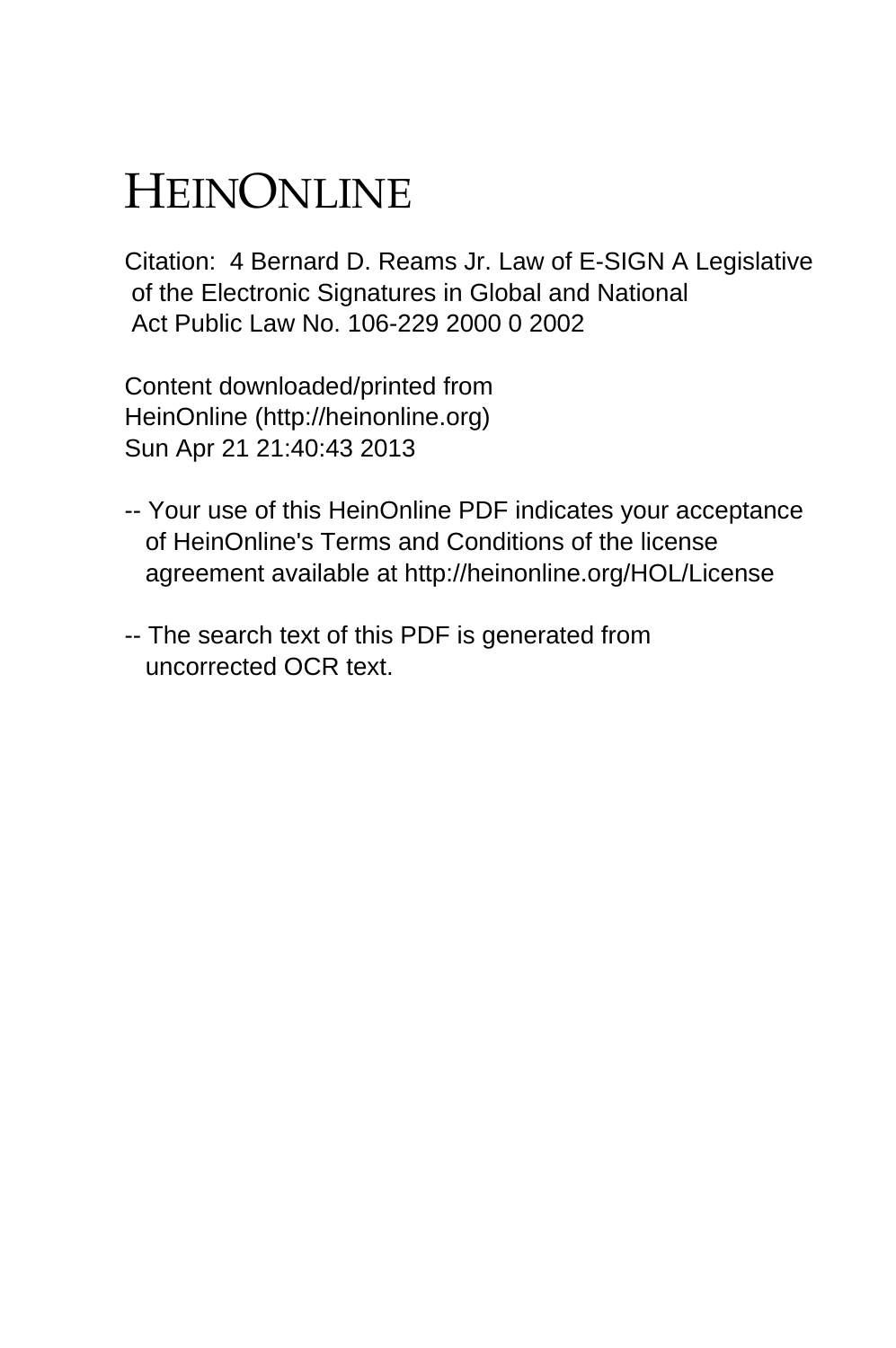exporters. They must be protected from those Secoitn 1201 **(c)(3),** the "no mandate" provi- and infrequent **event.** We thus stand **on** the

tant that we not undermine our commitment to this bill as a basis for filing a lawsuit to sto<sub>l</sub><br>becoming an information-rich society—right <sup>l</sup>egitimate new products from coming to mar

gan's large Jewish and Arab American com-<br>munities, who have strong cultural, historical is section and the section of the bill is section riousness of the problem and agreed the<br>religious, and family ties with the Middle Seeds of Peace offers them an opportunity to against the act of circumvention to prevent a should be interpreted in this respect.<br>work together, along with chers who seek a reduction in the availability to individuals and interest in the efforts of Seads of Peace and righted works. As originally proposed by the search, the Commerce Committee again made<br>of other similar organizations that are building Senate, this section would have establis East. I encourage Americans to lend their sup-<br>
Legion measures to gain access to works for ception to the circumvention provisions con-<br>
part to their fine initial text is related the possibility of our tained in the bill DIGITAL MILLENNIUM COPYRIGHT exchange of free ideas and information. Under encryption research and security testing and<br>ACT the compromise embodied in the Conference those who legally provide these services could<br>Report, t SEECH OF address the concerns of Libraries, educational precessary activities which will strengthen our<br>HON. W.J. (BILLY) TAUZIN institutions, and other information consumers ability to keep our nation's computer systems,<br>

**bi** discussed some of the very trough issues that the public, provide, or to otherwise traffic in their rights and to negotial the substance of the very trough issues that "black boxes." These provisions are not aimed tha the discussion of the state of the conders, telecommunications tory licensing program to make it as easy as resulted in amendments which were ultimately cassette recorders, telecommunications to yield as easy as recorder t hoday.<br>Today, we take the final step toward has media purposes, as a result of the efforts of the bill and again, my thanks to Mr. White<br>Today, we take the final step toward pass mate purposes. As a result of the efforts o sage of legislation which will implement the Commerce Committee, legitimate concerns Schalestock and Luke Rose.<br>WIPO treaties, it is indeed an historic moment. about how these provisions might be inter- I can't emphasize e WIPO teraties. It is indeed an instonce moment, and the rest of the rest of the rest of the rest of the rest of the rest of the rest of the rest of the standard of the standard of the importance of not only this legislatio consumer electronics and other product man- agers.

sion, makes clear that neither of these sec-<br>tions requires that the design of, or design and the WIPO copyright treaty-knowing full well these **works and** make hundreds **if** not **thou-** finns requires that the design of, or design and the WIPO copyright treaty-nowing full well ures was an interventions of the world—<br>Selection of parts and components for, a con-<br>that it may be another 20 years before we can<br>having our own industries uncompensated. Summer electronics, telecommunications, or re-vis We implementing the WIPO treaties the computer product provide for a response to balance. Copyright protection is important and<br>This theft cannot continue.<br>We implementing the WIPO treaties this any particular technologica will be protected from pirates who pillage their tion 1201. Members of my Subcommittee in-<br>way through cyberspace. As we send a signal cluded an unambiguous no mandate provision and the as and thoughts. Digital tech-<br>Way t **for the rest of concern that someone might try to use and ogy should be embraced** this bill as a basis for filing a lawsuit to stop rich and enlighten all of us. take what we review that we constant the light designed real property of the control of the magnitude of the back of the secondary and the back of the back of the back of the back of the back of the back of the back of the borders.<br>
The discussion of the House of our interducers should remain free to design and Ranking Member DikeGLL as well as my collecters.<br>
The discussion generated by the House has produce digital construct electronics, t overtick at these two competing ideals. That is ers would have been conformed with difficult, staffs of these Mentwen these two competing ideals. That is ers would have been conformed with difficult, O'Reilly, Andy Levin, ess—to debate, haggle, review and ultimately interved be the market place and concess, for relinit, Annivorum, retent to the word to harmone policy for the rest of the word to follow, compatible digital technological measu America. It was the wrong thing to do for consumers and thus, we fixed the problem.

schools throughout the Detroit area, to a joint child—free of chargell—can wander into any In our Committee report, we also sought to<br>gathering of Arab and Jewish youth groups, public library and use the materials in those schools throughout the Detroit area, to a joint child—free of charge!!—can wander into any ln our Committee report, we also sought to and to an event had Jewish youth groups, public library and use the materials in those

increased in the state of the relations and information, will ensure that in-<br>Mr. TAUZIN. Mr. Speaker, today, we bring inications and information, will ensure that in-<br>To be floor H.R. 2281, the Digital Millennium formatio Configure AC is a contract that the contract of the contract of contract contract of contractors. We be assumed that contract contract of the contract of the contract of the contract of the contract of the contract of the

finest, **as** well as **one** of this **Naion's** eading **agers.** national copyrigbt treaty **Convention** is a rare

HeinOnline -- 4 Bernard D. Reams, Jr., Law of E-SIGN: A Legislative History of the Electronic Signatures in Global and National Commerce Act, Public Law No. 106-229 (2000) 0 2002